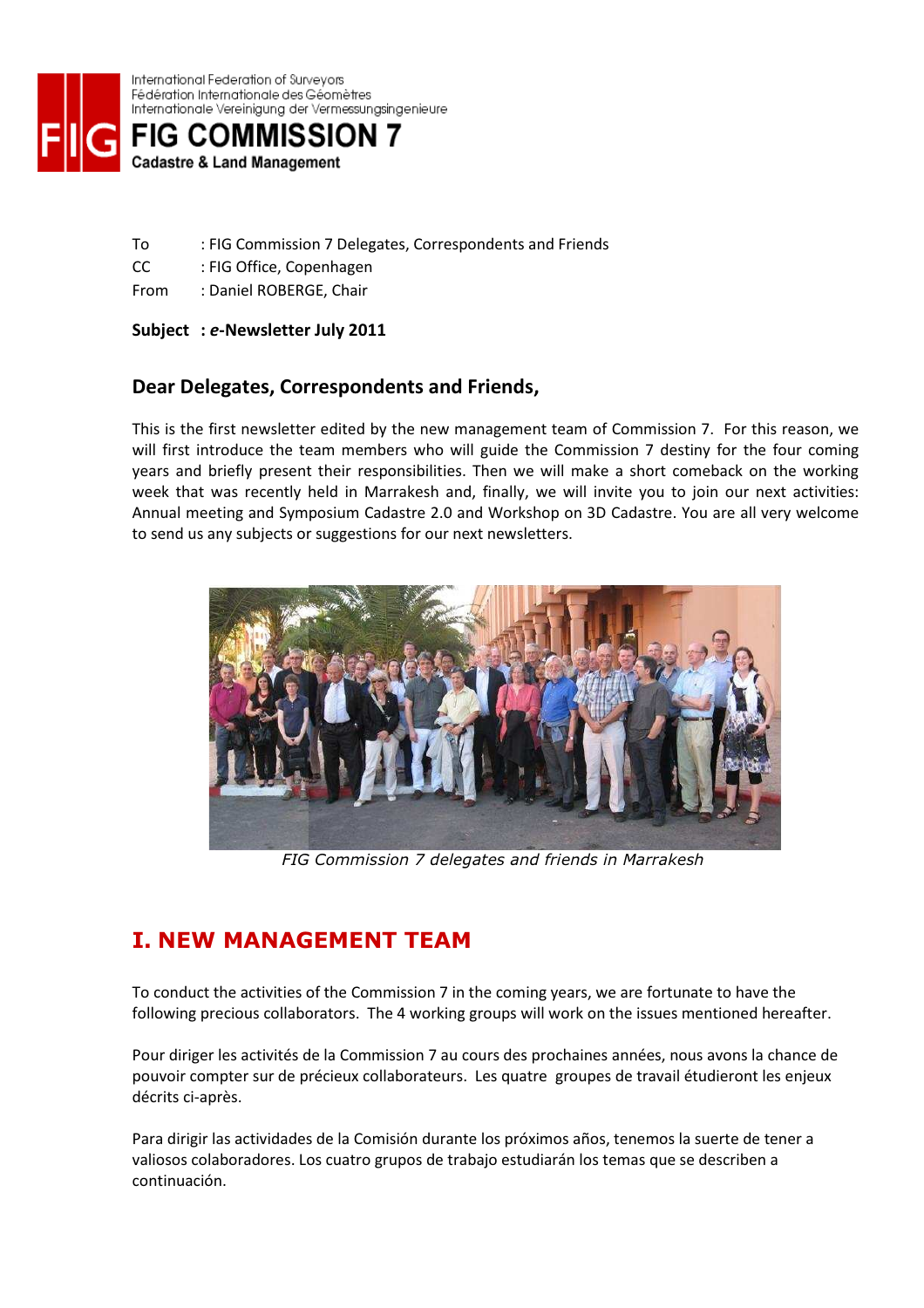| <b>Management team</b>                                                                                                                                           | Membres de l'équipe                                                                                                                                                                                                 | Miembros del equipo de                                                                                                                                                                                              |
|------------------------------------------------------------------------------------------------------------------------------------------------------------------|---------------------------------------------------------------------------------------------------------------------------------------------------------------------------------------------------------------------|---------------------------------------------------------------------------------------------------------------------------------------------------------------------------------------------------------------------|
| members                                                                                                                                                          | de direction                                                                                                                                                                                                        | dirección                                                                                                                                                                                                           |
| <b>Daniel ROBERGE</b>                                                                                                                                            | <b>Daniel ROBERGE</b>                                                                                                                                                                                               | <b>Daniel ROBERGE</b>                                                                                                                                                                                               |
| daniel.roberge@mrnf.gouv.qc.ca                                                                                                                                   | daniel.roberge@mrnf.gouv.qc.ca                                                                                                                                                                                      | daniel.roberge@mrnf.gouv.qc.ca                                                                                                                                                                                      |
| Chair                                                                                                                                                            | Président                                                                                                                                                                                                           | Presidente                                                                                                                                                                                                          |
| <b>Claire GALPIN</b>                                                                                                                                             | <b>Claire GALPIN</b>                                                                                                                                                                                                | <b>Claire GALPIN</b>                                                                                                                                                                                                |
| claire.galpin@wanadoo.fr                                                                                                                                         | claire.galpin@wanadoo.fr                                                                                                                                                                                            | claire.galpin@wanadoo.fr                                                                                                                                                                                            |
| Vice-chair, in charge of                                                                                                                                         | Vice-présidente, responsable de                                                                                                                                                                                     | Vicepresidente, responsable de                                                                                                                                                                                      |
| Administration and                                                                                                                                               | l'Administration et des                                                                                                                                                                                             | la Administración y de las                                                                                                                                                                                          |
| Communications                                                                                                                                                   | Communications                                                                                                                                                                                                      | comunicaciones                                                                                                                                                                                                      |
| Jean-François BEAUPRÉ<br>beauprejf@yahoo.ca<br>Administration and<br>Communication assistant and<br>Commission 7 representative in<br>the Young Surveyor Network | Jean-François BEAUPRÉ<br>beauprejf@yahoo.ca<br>Adjoint à l'administration et aux<br>communications. Jean-François<br>est également le représentant<br>de la Commission 7 au sein du<br>Réseau des jeunes géomètres. | Jean-François BEAUPRÉ<br>beauprejf@yahoo.ca<br>Asistente de la Administración y<br>de las Comunicaciones. Jean-<br>François es también el<br>representante de la Comisión 7<br>de la Red de Jóvenes<br>Agrimensores |
| lemmen@itc.nl                                                                                                                                                    | lemmen@itc.nl                                                                                                                                                                                                       | lemmen@itc.nl                                                                                                                                                                                                       |
| Vice-chair in charge of the                                                                                                                                      | Vice-président, reponsable du                                                                                                                                                                                       | Vicepresidente, responsable del                                                                                                                                                                                     |
| working group 7.1 Pro Poor                                                                                                                                       | groupe de travail 7.1 Outils                                                                                                                                                                                        | grupo de trabajo 7.1                                                                                                                                                                                                |
| <b>Land Tools</b>                                                                                                                                                | fonciers                                                                                                                                                                                                            | Herramientas de                                                                                                                                                                                                     |
| - Social Tenure Domain Model                                                                                                                                     | - Modèle domanial de tenure                                                                                                                                                                                         | administración de la tierra                                                                                                                                                                                         |
| (STDM) for a dynamic                                                                                                                                             | sociale (STDM) pour une                                                                                                                                                                                             | - El Modelo de Dominio de                                                                                                                                                                                           |
| approach to lands rights and                                                                                                                                     | approche dynamique des                                                                                                                                                                                              | Tenencia Social (STDM)                                                                                                                                                                                              |
| precarious occupations                                                                                                                                           | droits fonciers, des                                                                                                                                                                                                | seguirá trabajando sobre las                                                                                                                                                                                        |
| (slums, customary etc) in                                                                                                                                        | superpositions et des                                                                                                                                                                                               | herramientas de                                                                                                                                                                                                     |
| rural and urban areas.                                                                                                                                           | occupations précaires rurales                                                                                                                                                                                       | administración de tierras a                                                                                                                                                                                         |
| - Finalization of a Land                                                                                                                                         | et urbaines (bidonville, sans                                                                                                                                                                                       | favor de los pobres.                                                                                                                                                                                                |
| administration Domain Model                                                                                                                                      | terre, droits coutumiers).                                                                                                                                                                                          | - LADM y STDM como el                                                                                                                                                                                               |
| (LTDM) ISO Standard.                                                                                                                                             | - Finalisation de la norme ISO                                                                                                                                                                                      | enfoque dinámico de los                                                                                                                                                                                             |
| - Interest in Free/Libre Open                                                                                                                                    | relative au Modèle du                                                                                                                                                                                               | derechos, de las ocupaciones                                                                                                                                                                                        |
| Source Software (FLOSS)<br>applications in land<br>administration.                                                                                               | Domaine de l'Administration<br>des Terres.<br>- Intérêt pour le développement<br>des applications libres (FLOSS)<br>dans le domaine de<br>l'administration des terres.                                              | precarias que sean urbanas o<br>rurales.<br>- El grupo seguirá con el<br>desarrollo de sofware libres<br>(FLOSS) aplicados a la<br>administración de tierras.                                                       |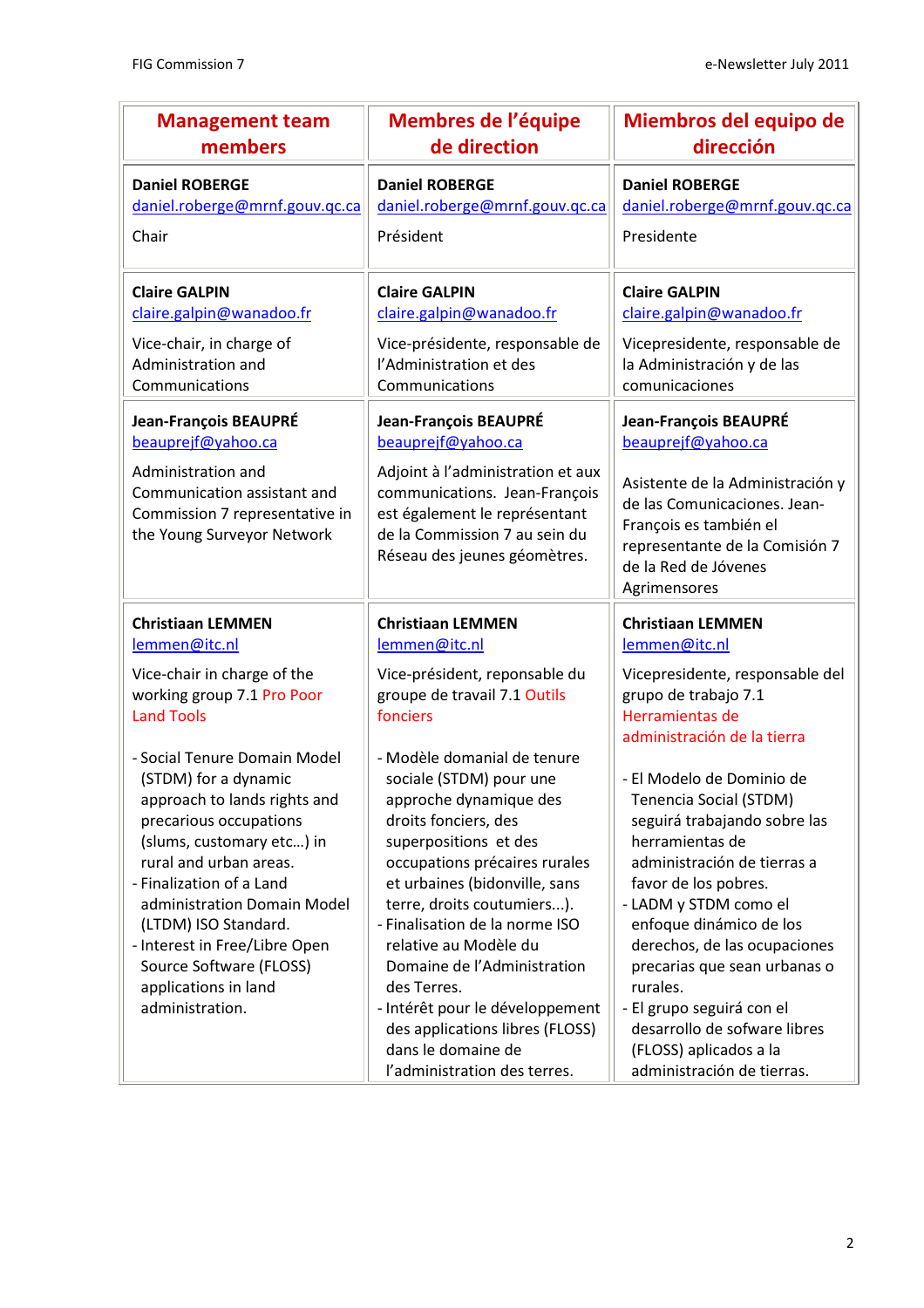| <b>Management team</b>                                                                                                                                                                                                                                                                                                                                                                                                                                                                            | <b>Membres de l'équipe</b>                                                                                                                                                                                                                                                                                                                                                                                                                                                                                                                                   | Miembros del equipo de                                                                                                                                                                                                                                                                                                                                                                                                                                                                                               |
|---------------------------------------------------------------------------------------------------------------------------------------------------------------------------------------------------------------------------------------------------------------------------------------------------------------------------------------------------------------------------------------------------------------------------------------------------------------------------------------------------|--------------------------------------------------------------------------------------------------------------------------------------------------------------------------------------------------------------------------------------------------------------------------------------------------------------------------------------------------------------------------------------------------------------------------------------------------------------------------------------------------------------------------------------------------------------|----------------------------------------------------------------------------------------------------------------------------------------------------------------------------------------------------------------------------------------------------------------------------------------------------------------------------------------------------------------------------------------------------------------------------------------------------------------------------------------------------------------------|
| members                                                                                                                                                                                                                                                                                                                                                                                                                                                                                           | de direction                                                                                                                                                                                                                                                                                                                                                                                                                                                                                                                                                 | dirección                                                                                                                                                                                                                                                                                                                                                                                                                                                                                                            |
| <b>David MITCHELL</b>                                                                                                                                                                                                                                                                                                                                                                                                                                                                             | <b>David MITCHELL</b>                                                                                                                                                                                                                                                                                                                                                                                                                                                                                                                                        | <b>David MITCHELL</b>                                                                                                                                                                                                                                                                                                                                                                                                                                                                                                |
| david.mitchell@rmit.edu.au                                                                                                                                                                                                                                                                                                                                                                                                                                                                        | david.mitchell@rmit.edu.au                                                                                                                                                                                                                                                                                                                                                                                                                                                                                                                                   | david.mitchell@rmit.edu.au                                                                                                                                                                                                                                                                                                                                                                                                                                                                                           |
| <b>Jaap ZEVENBERGEN</b>                                                                                                                                                                                                                                                                                                                                                                                                                                                                           | <b>Jaap ZEVENBERGEN</b>                                                                                                                                                                                                                                                                                                                                                                                                                                                                                                                                      | <b>Jaap ZEVENBERGEN</b>                                                                                                                                                                                                                                                                                                                                                                                                                                                                                              |
| zevenbergen@itc.nl                                                                                                                                                                                                                                                                                                                                                                                                                                                                                | zevenbergen@itc.nl                                                                                                                                                                                                                                                                                                                                                                                                                                                                                                                                           | zevenbergen@itc.nl                                                                                                                                                                                                                                                                                                                                                                                                                                                                                                   |
| Vice-chairs, co-chairs of the<br>working group 7.2 Land<br><b>Administration, Natural</b><br><b>Disasters and Climate Change</b><br>- Disaster management and<br>climate change. Better<br>preparedness and respond<br>to natural disasters and<br>climate change in terms of<br>land administration.<br>- Documentation and<br>training, workshops and<br>development of a network of<br>trained professionals and<br>volunteers.<br>- Collaborate with the FIG Task<br>Force on Climate change. | Vice-présidents du groupe de<br>travail 7.2 Administration des<br>terres, catastrophes naturelles<br>et changements climatiques<br>- Gestion des catastrophes<br>naturelles et des changements<br>climatiques. Meilleure<br>préparation et réponse du<br>point de vue de<br>l'administration foncière.<br>- Documentation, formation,<br>ateliers et développement<br>d'un réseau de professionnels<br>et de bénévoles formés.<br>- Collaboration avec le groupe<br>de travail de la FIG sur les<br>changements climatiques.                                 | Vicepresidentes y<br>copresidentes del grupo de<br>trabajo 7.2 Administración de<br>tierras, catástrofes naturales y<br>cambio climático<br>- Manejo de las catastrofes<br>naturales del cambio<br>climatico. Mejor preparación<br>y respuesta desde el punto<br>de vista de la<br>administración de tierras.<br>- Documentacion, capacitacion,<br>talleres y desarrollo de una<br>red de profesionales y de<br>voluntarios capacitados.<br>- Colaboracion con el grupo de<br>trabajo de la FIG Cambio<br>climatico. |
| <b>Gerda SCHENNAH</b><br>Gerda.Schennach@bev.gv.at<br>Vice-chair, in charge of the<br>working group 7.3 Cadastral<br>perspectives<br>- Cadastral and land<br>administration perspectives.<br>- Citizen's involvement.<br>- 3D cadastre (joint working<br>group with Commission 3,<br>chaired by Mr<br>Peter Van Oosterom).<br>- Link with the FIG Task Force<br>on Spatially Enabled Society.                                                                                                     | <b>Gerda SCHENNAH</b><br>Gerda.Schennach@bev.gv.at<br>Vice-présidente, responsable<br>du groupe de travail 7.3<br><b>Cadastral perspectives</b><br>- Perspectives dans le domaine<br>du cadastre et de<br>l'administration des terres.<br>- Implication citoyenne.<br>- Cadastre 3D (groupe de travail<br>conjoint avec la Commission 3<br>présidé par Peter Van<br>Oosterom.<br>- Lien avec le groupe de travail<br>spécial de la FIG portant sur<br>l'utilisation accrue de la<br>référence spatiale dans la<br>société ou «Spatially Enabled<br>Society». | <b>Gerda SCHENNAH</b><br>Gerda.Schennach@bev.gv.at<br>Vicepresidente, responsable del<br>grupo de trabajo 7.3<br>Perspectivas catastrales<br>- Perspectivas en el tema<br>catastro y de la<br>administración de tierras<br>- implicación ciudadana<br>- Catastro 3D (grupo de trabajo<br>conjunto con la Comisión 3-<br>Presidente Peter Van<br>Oosterom)<br>- Vinculo con el grupo de<br>trabajo especial de la FIG<br>Spatially enabled Society<br>(Referencia espacial en la<br>sociedad)                         |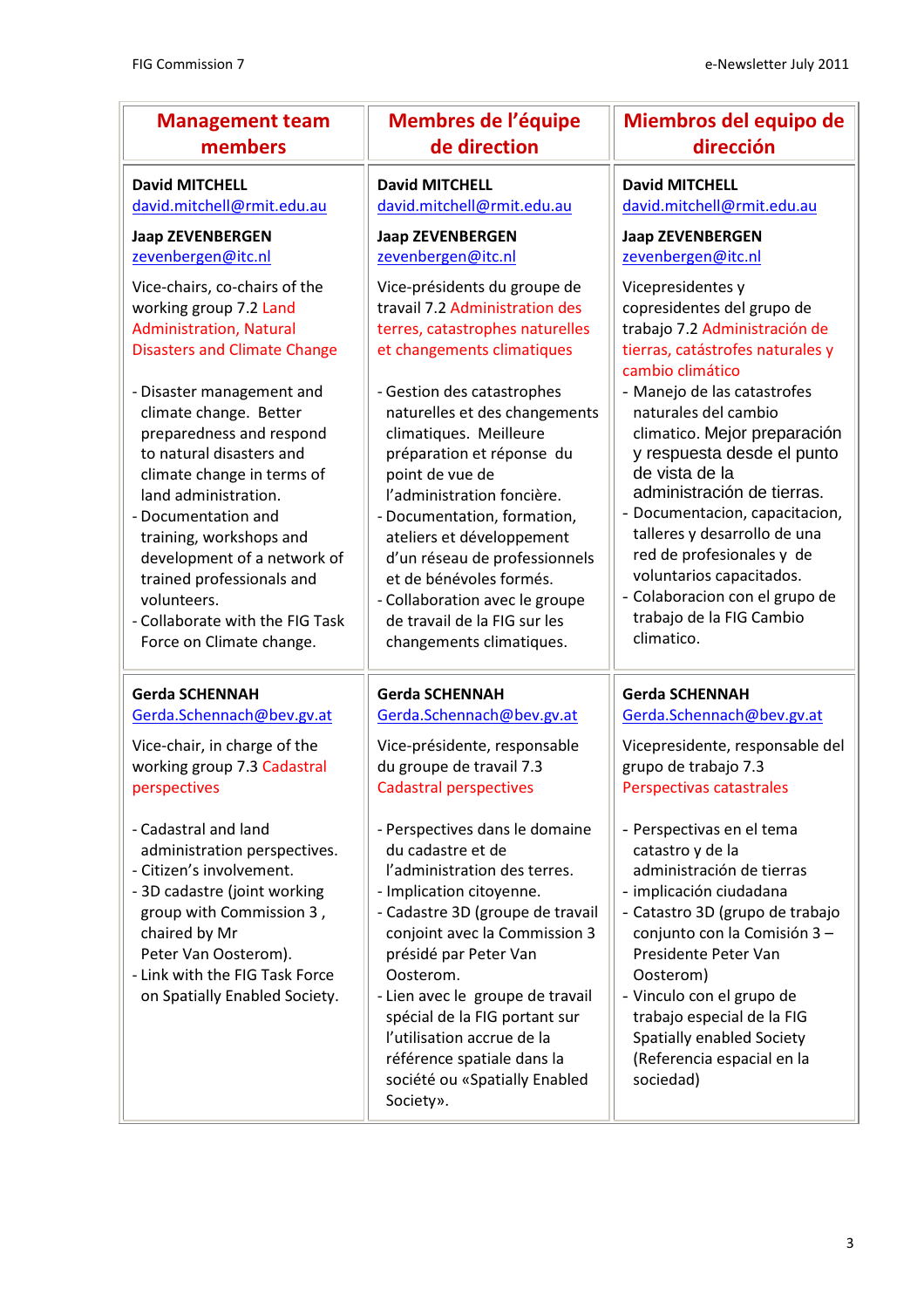| <b>Management team</b>                                                               | Membres de l'équipe                                                                                 | Miembros del equipo de                                                               |
|--------------------------------------------------------------------------------------|-----------------------------------------------------------------------------------------------------|--------------------------------------------------------------------------------------|
| members                                                                              | de direction                                                                                        | dirección                                                                            |
| <b>Richard GROVER</b>                                                                | <b>Richard GROVER</b>                                                                               | <b>Richard GROVER</b>                                                                |
| rgrover@brookes.ac.uk                                                                | rgrover@brookes.ac.uk                                                                               | rgrover@brookes.ac.uk                                                                |
| Vice-chair, in charge of the                                                         | Vice-président, responsable du                                                                      | Vicepresidente, responsable del                                                      |
| working group 7.4 Land                                                               | groupe de travail 7.4 Réformes                                                                      | grupo de trabajo 7.4 Reformas                                                        |
| <b>Management Reforms</b>                                                            | foncières                                                                                           | de la gestión de las tierras                                                         |
| - Land Management and<br>cadastral reforms.<br>- Management of State/Public<br>Land. | - Réforms foncières et réformes<br>cadastrales.<br>- Gestion du domaine et des<br>terres publiques. | - Reformas agrarias y reformas<br>de catastro.<br>- Gestion de las tierras publicas. |
| <b>Daniel STEUDLER</b>                                                               | <b>Daniel STEUDLER</b>                                                                              | <b>Daniel STEUDLER</b>                                                               |
| Daniel.Steudler@swisstopo.ch                                                         | Daniel.Steudler@swisstopo.ch                                                                        | Daniel.Steudler@swisstopo.ch                                                         |
| Ian P. WILLIAMSON                                                                    | Ian P. WILLIAMSON                                                                                   | Ian P. WILLIAMSON                                                                    |
| ianpw@unimelb.edu.au                                                                 | ianpw@unimelb.edu.au                                                                                | ianpw@unimelb.edu.au                                                                 |
| Special advisors                                                                     | Conseillers spéciaux                                                                                | Asesores Especiales                                                                  |

# II. MARRAKECH WORKING WEEK

The recent Working week in Marrakech was a big success with more than 1,500 participants from 90 countries. Once again, Commission 7 has played a significant role in the technical program in Marrakech, contributing into almost half of the 450 papers presented. Thanks a lot again for Commission 7 delegates, speakers, session chairs and rapporteurs for their hard works and contribution.

The special session about future cadastre Towards Cadastre 2034 – A Panel Discussion with International Experts, chaired by Christiaan Lemmen, was one of the most interesting session of the WW, even if the time was too short to debate. GIM International has published a special issue on this topic which is available online: www.gim-international.com/news/id5799-GIM International FIG Special.html. One thing is sure, Commission 7 will continue the discussion on this very interesting topic in the coming years.

At the FIG-Working Week in Marrakech, there was a special session about Spatially Enabled Society (SES), which helped to better understand the topic. In cooperation with the FIG President, the Malaysian association will host a workshop on invitation basis in February 2012 in Kuala Lumpur. This will be a joint event together with GSDI and PCGIAP, which will test the proposed key elements and provide further input. The results of this FIG task Force chaired by Mr Daniel Steudler will be presented at the next FIG Working Week in Rome in May 2012.

We have to mention that the simultaneous interpretation in French and Arabic was a very appeciated feature of this working week for delegates coming from francophone and arabic countries.

For more details about the Working Week or to consult the proceedings: http://www.fig.net/fig2011